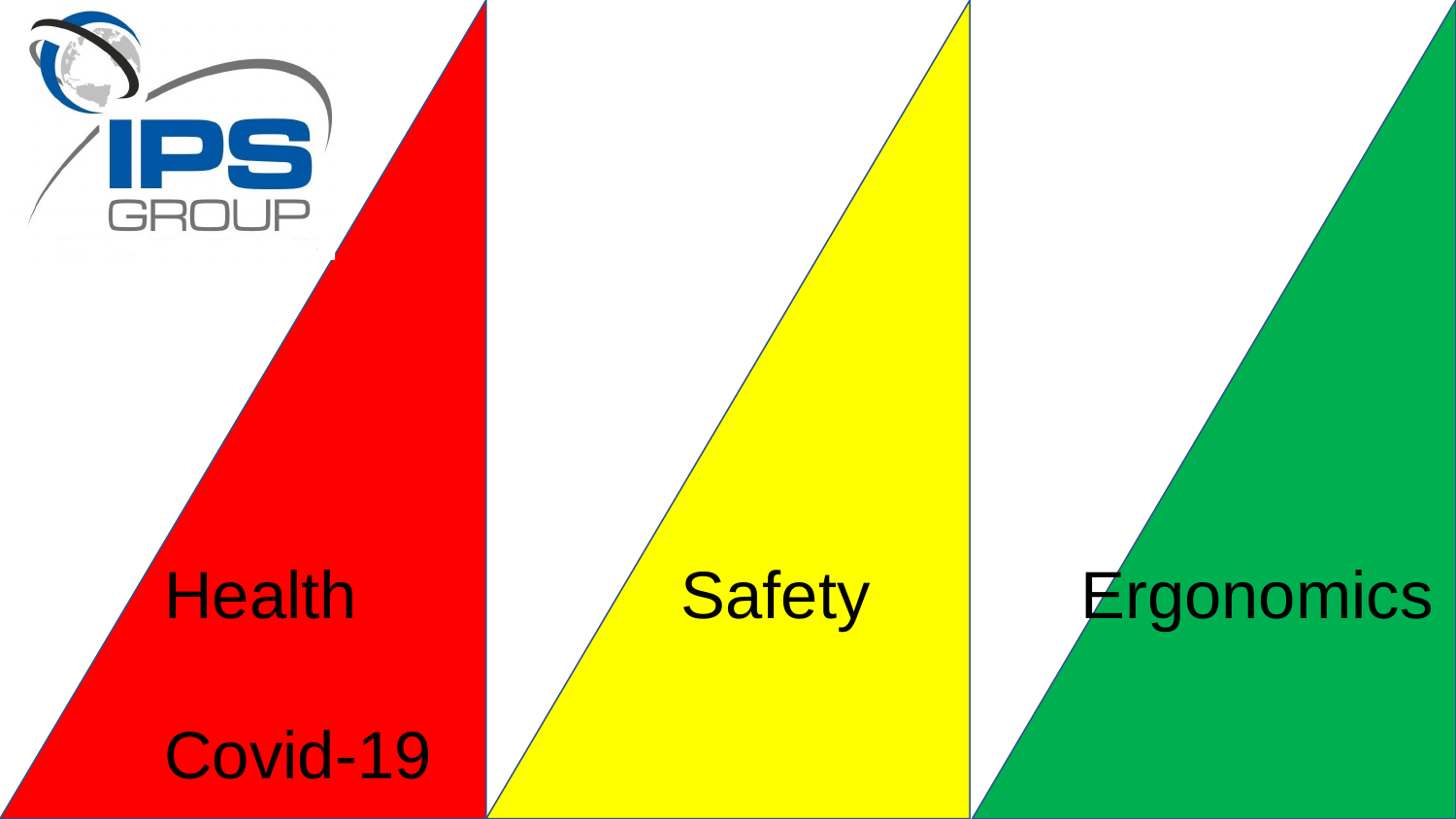





Stop people with high temperature before they enter the building. Also senses if masks are in place.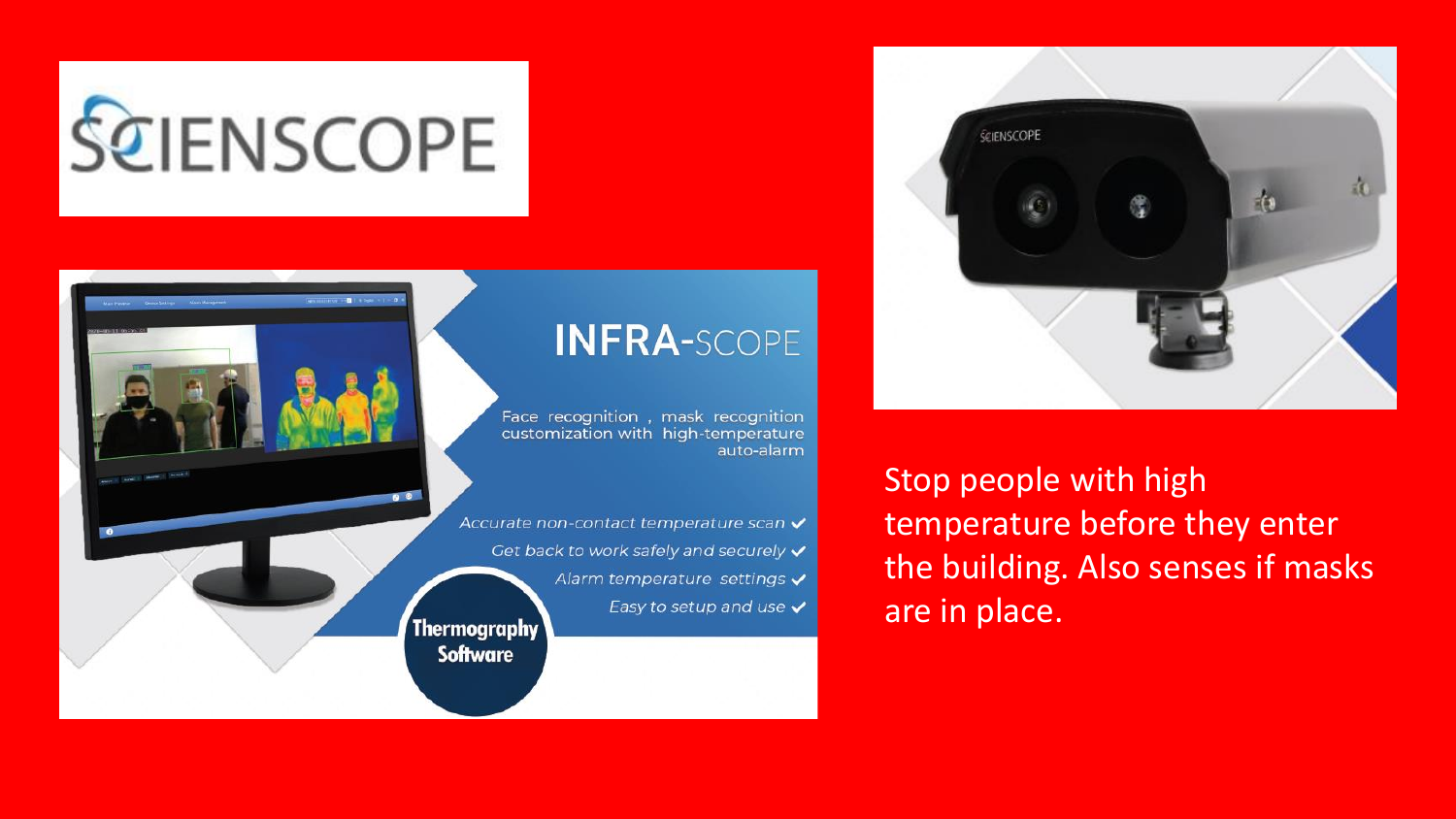

Social dividers Lightweight, portable and more cost effective than plexiglass

Contact your IPS salesman

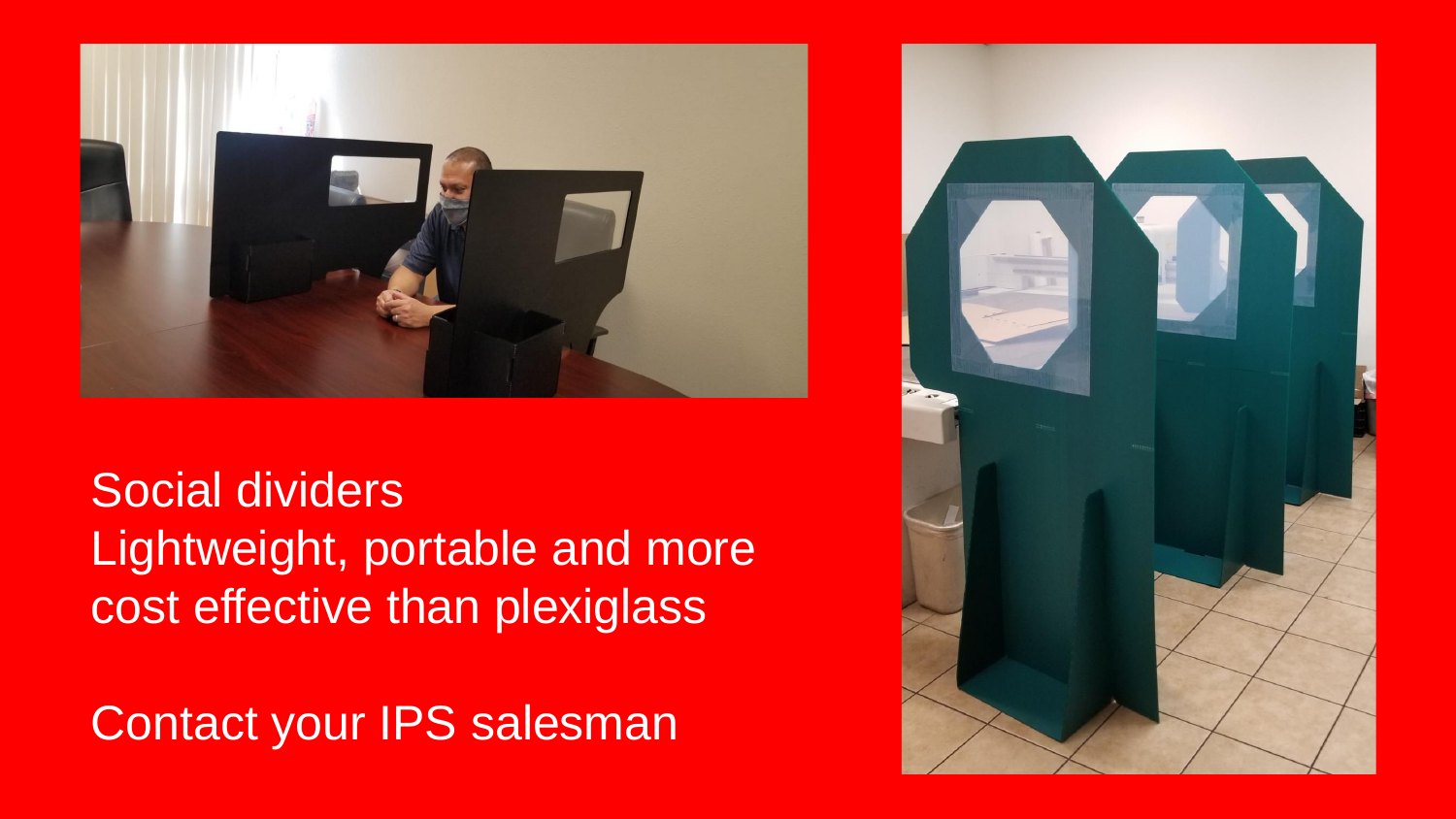

#### Mobile distancing partitions Mobile, lightweight and various sizes

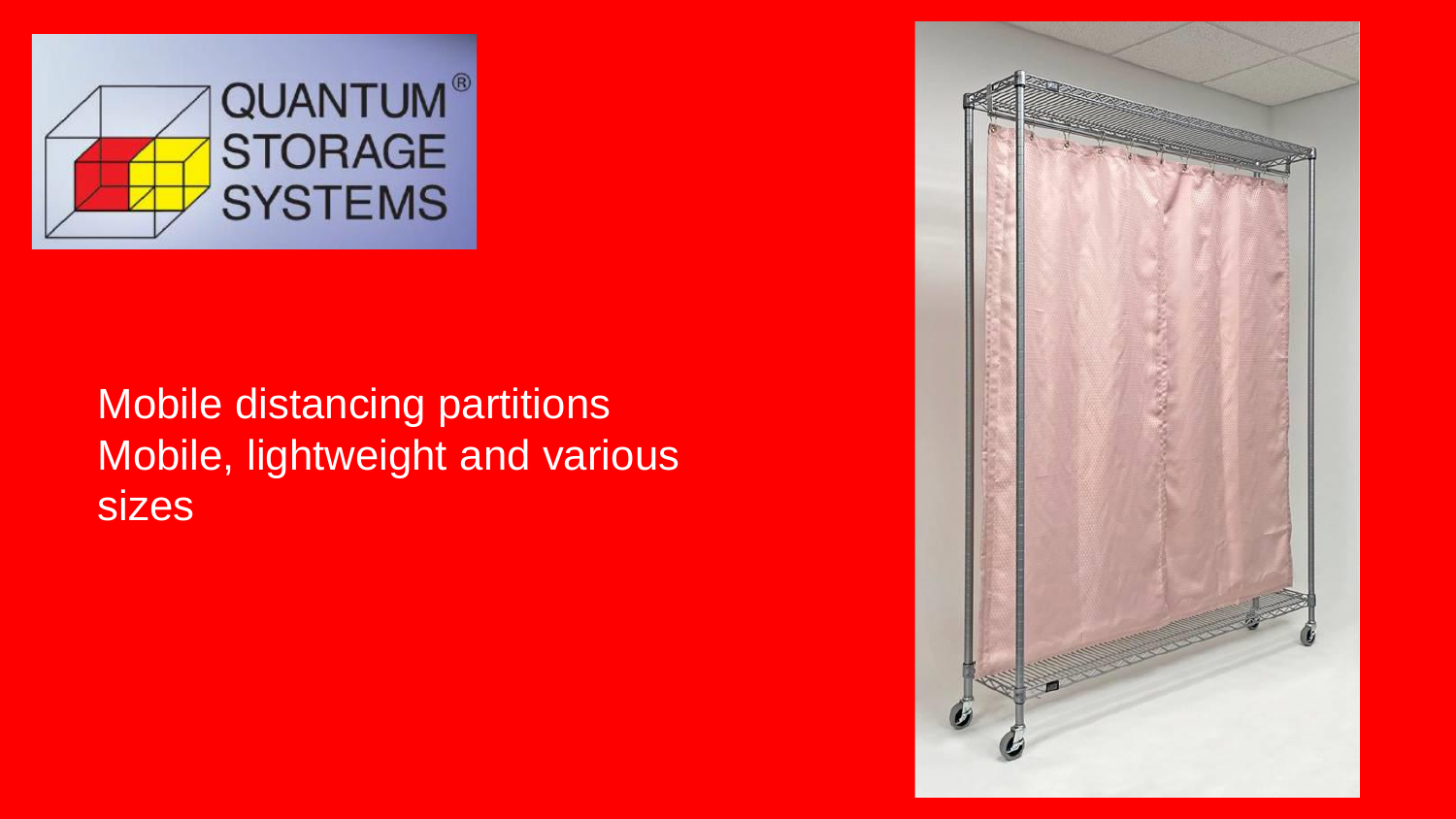



## Wipes, Swabs and Sanitizer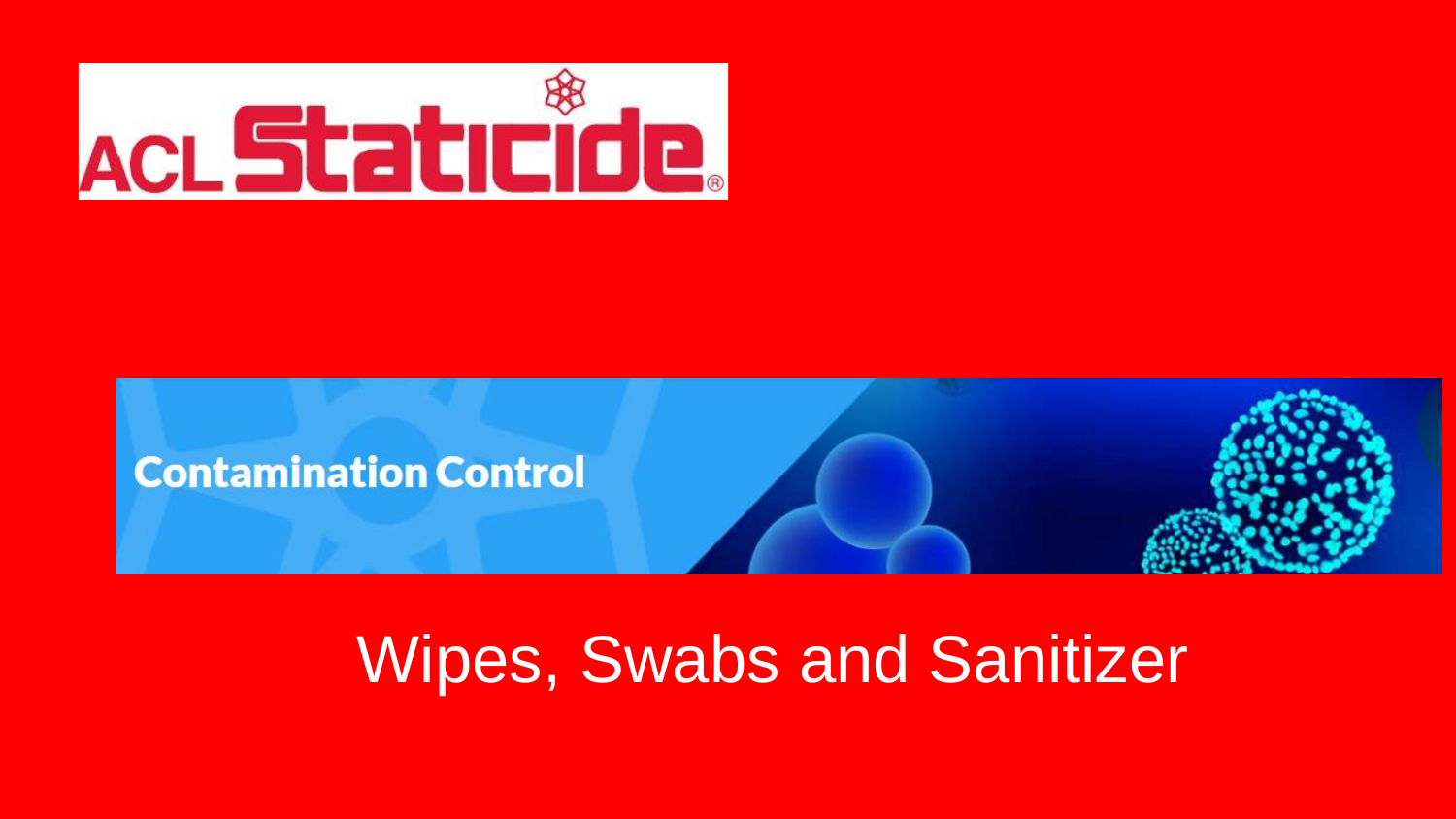

#### P.S.E. Personal Space Equipment

**Static Dissipative material** 

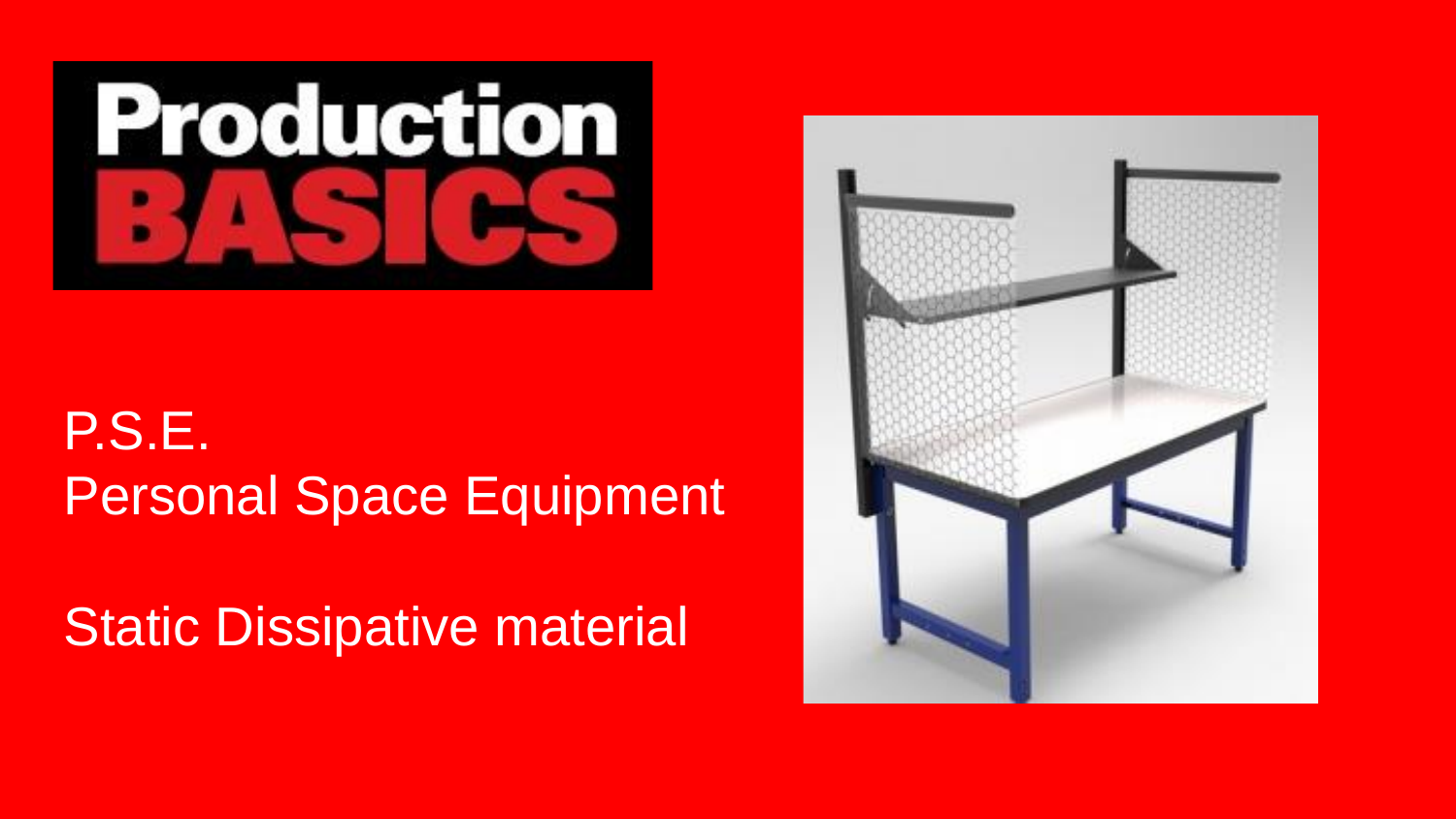

THE WORLD LEADER IN FUME EXTRACTION TECHNOLOGY

Fume and Dust Extraction solutions for Soldering, 3D Printing, Chemical Cleaning and **Pharmaceutical** applications.



#### *Safety Products*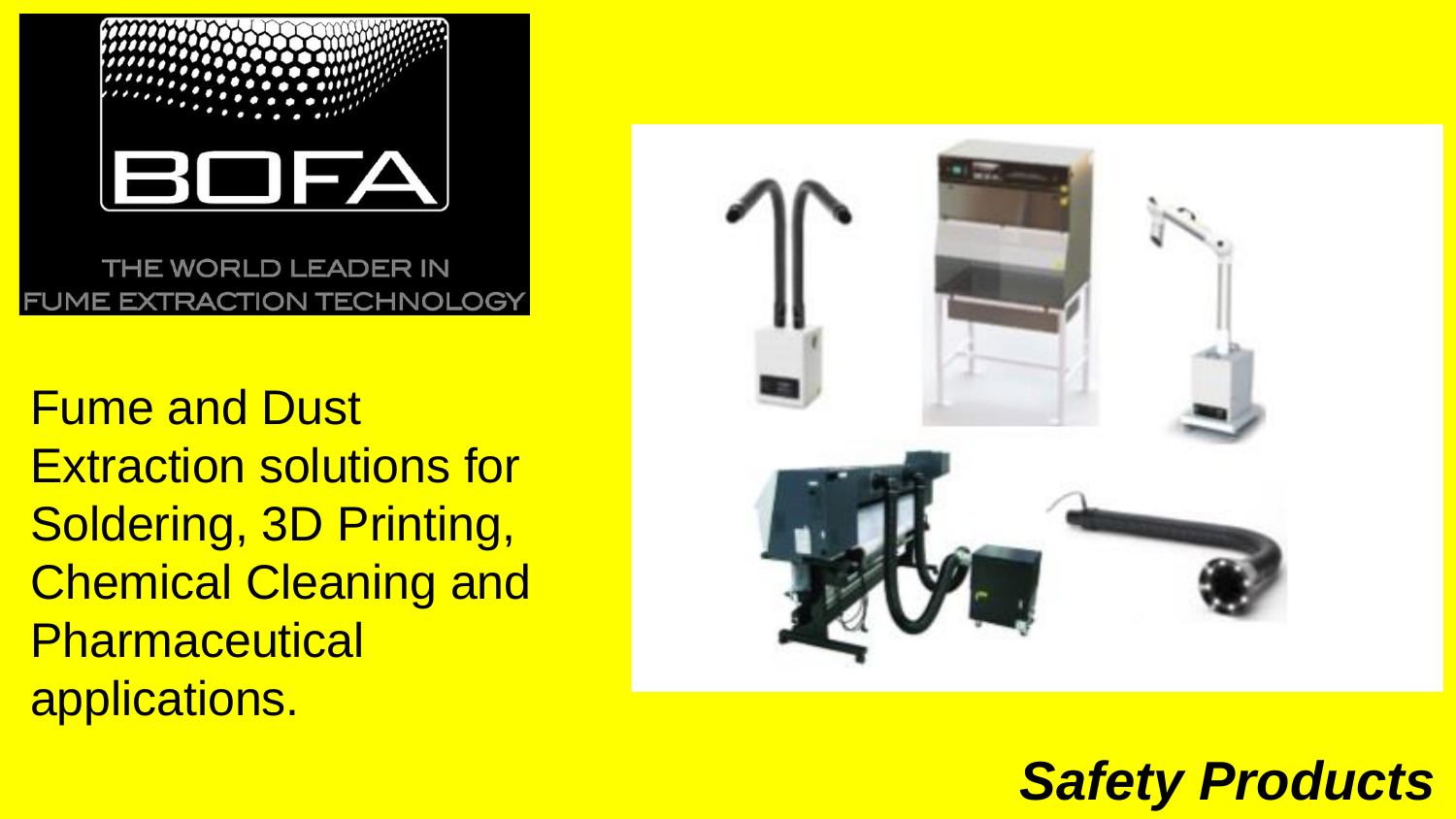



Remote Access Ground Monitor. Connect to a reference Ground and then attach, up to 8 devices where ground is a critical safety concern. Program tolerance via the Free Web Browser software and connect to your network and the OmniGnd will send you and email if any of the grounds fail or exceed tolerance.

#### *Safety Products*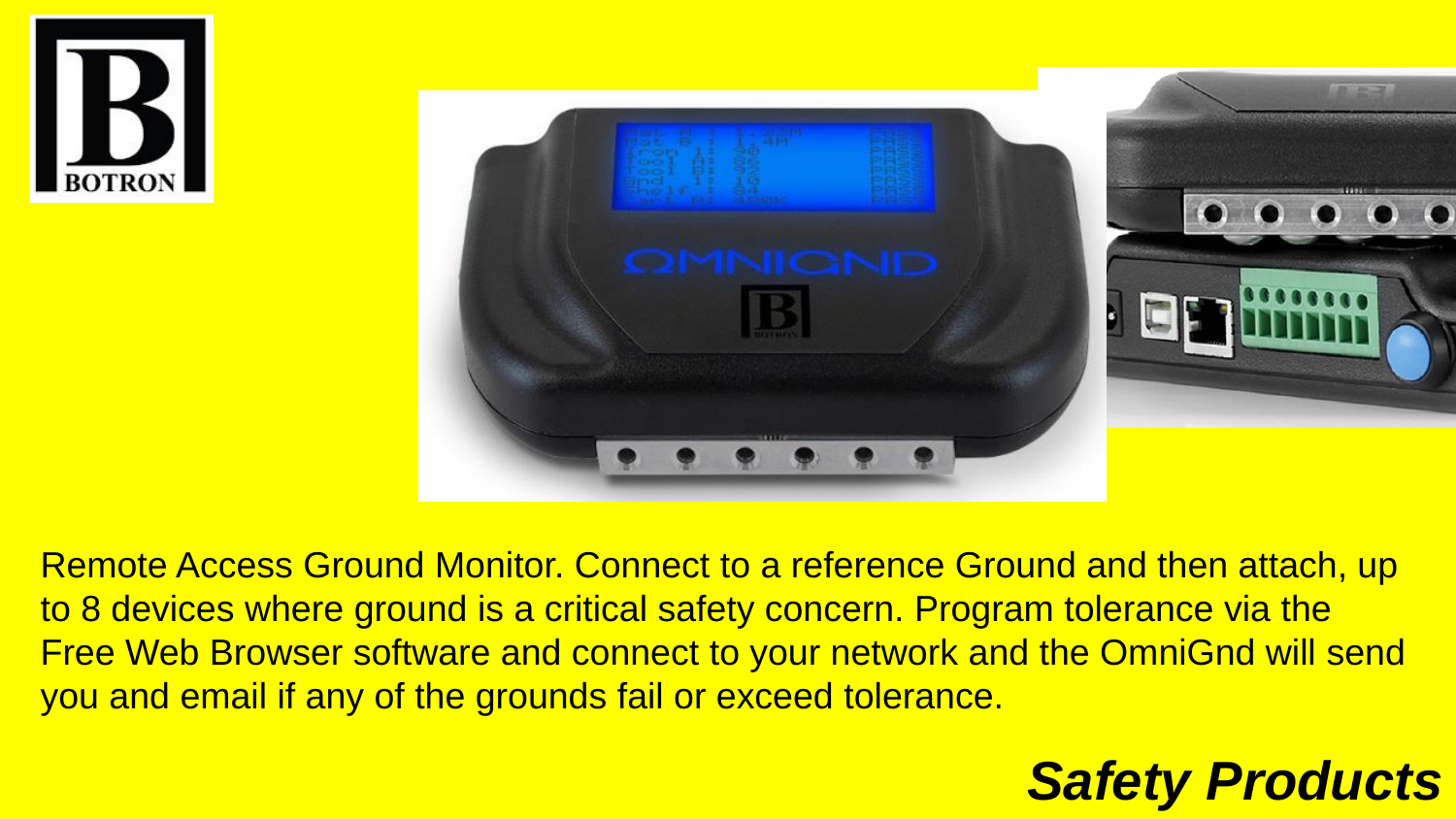

1 or 2 Port Soldering Fume Extraction. Will support two soldering stations with flexible hose kits.

**HEPA Filter and pre-filter.** Quiet operation with visual notification when filters need to be changed.



#### *Safety Products*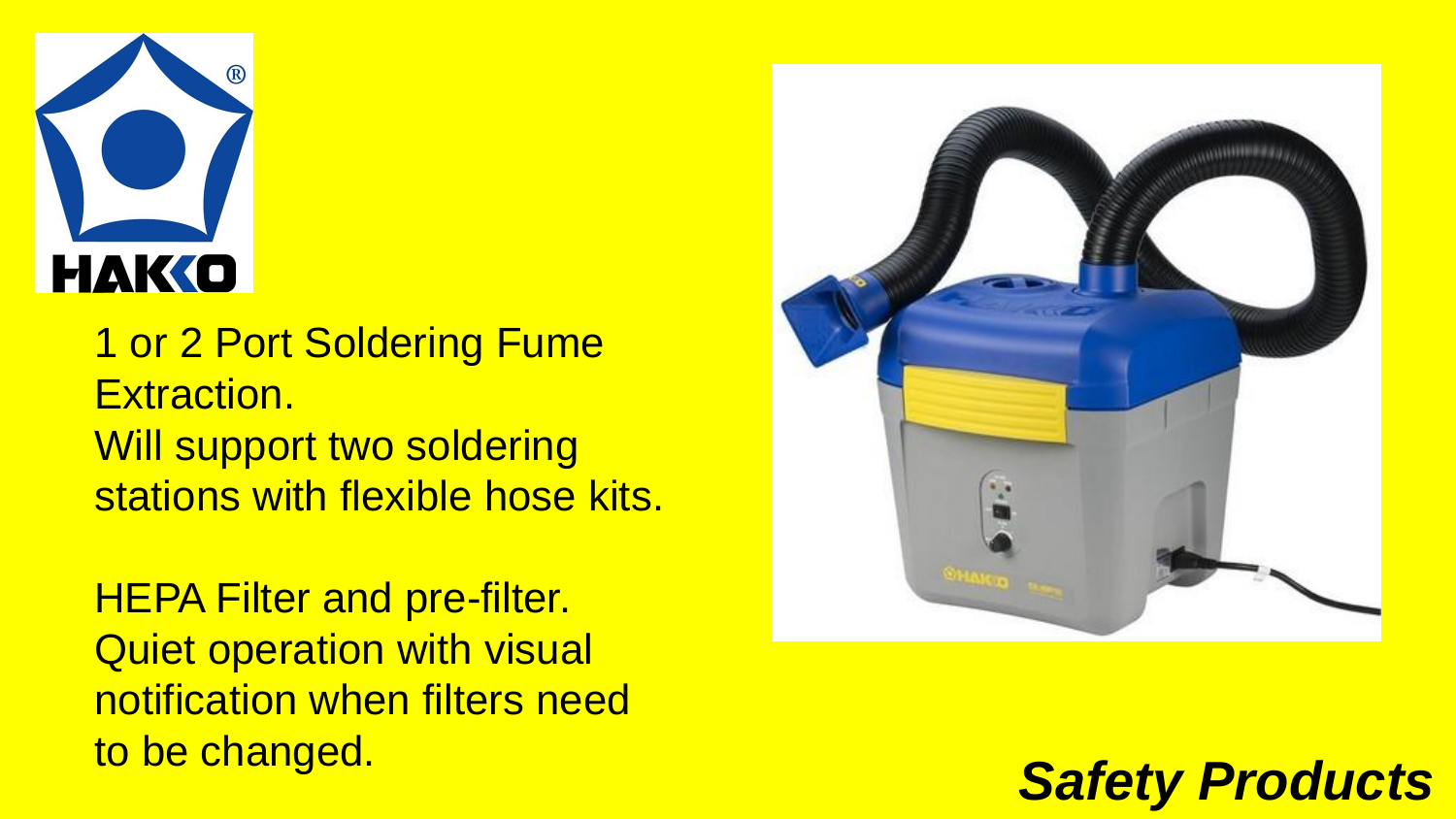

Chairs and Stools for every application. Green Guard Gold rated product. Click on the picture and go directly to our configurator. Design the seating solution for what you need.



#### **American Made**

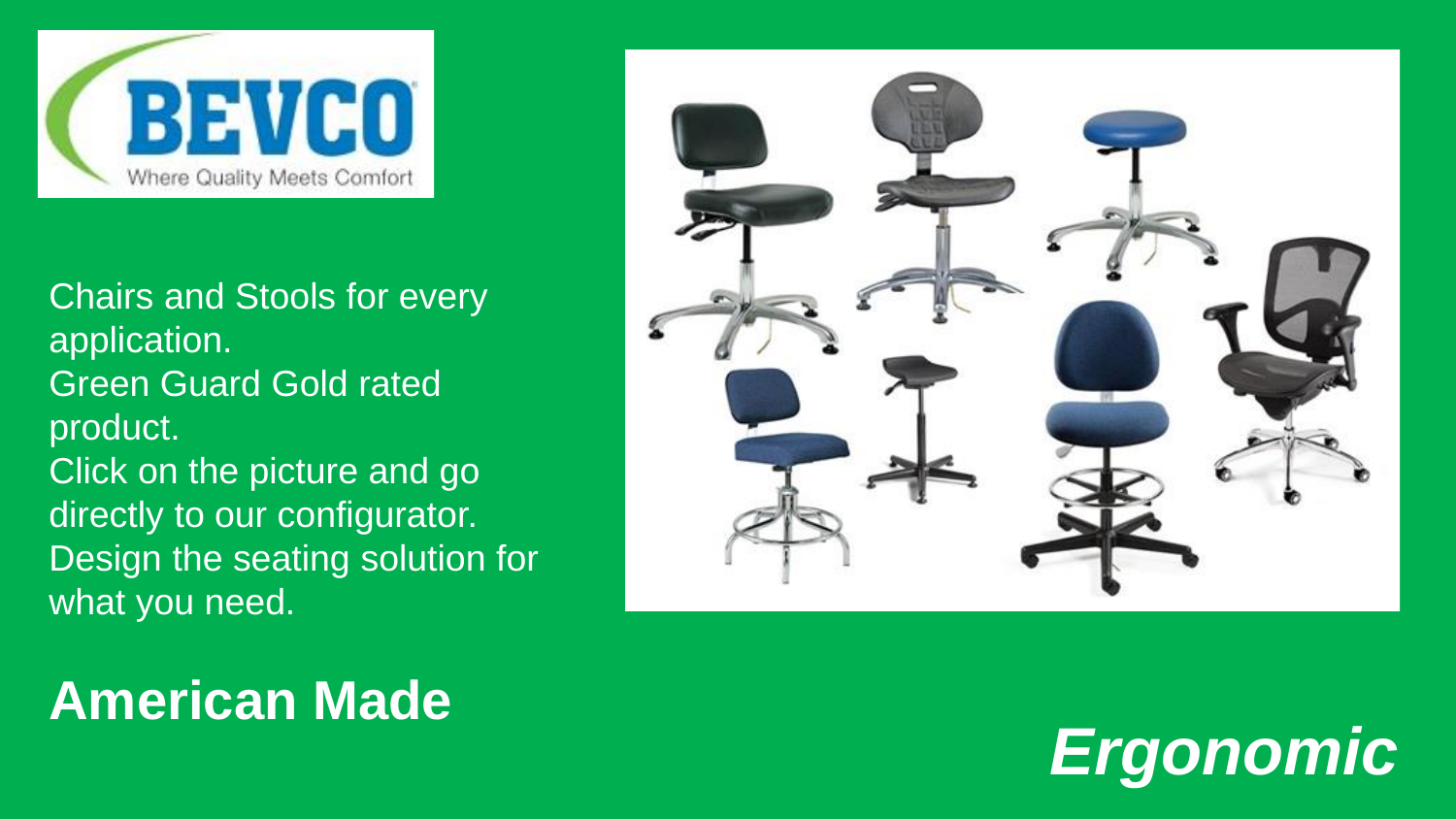#### **>LINDSTRÖM®**

#### PUTTING ERGO ™ TO WORK

Ergonomics is the science which optimizes how you interact with your environment. Ergonomic tools offer better interaction as they're designed to fit you.

Comfortable design means required grip strength is kept to a minimum, which allows hand muscles to relax and reduces the risk of fatigue.

Lindström's ERGO ™ tool handles are designed to give you the excellent sensory feedback you need for precise control and the confidence you need to deliver the best **results** 



# *Ergonomic*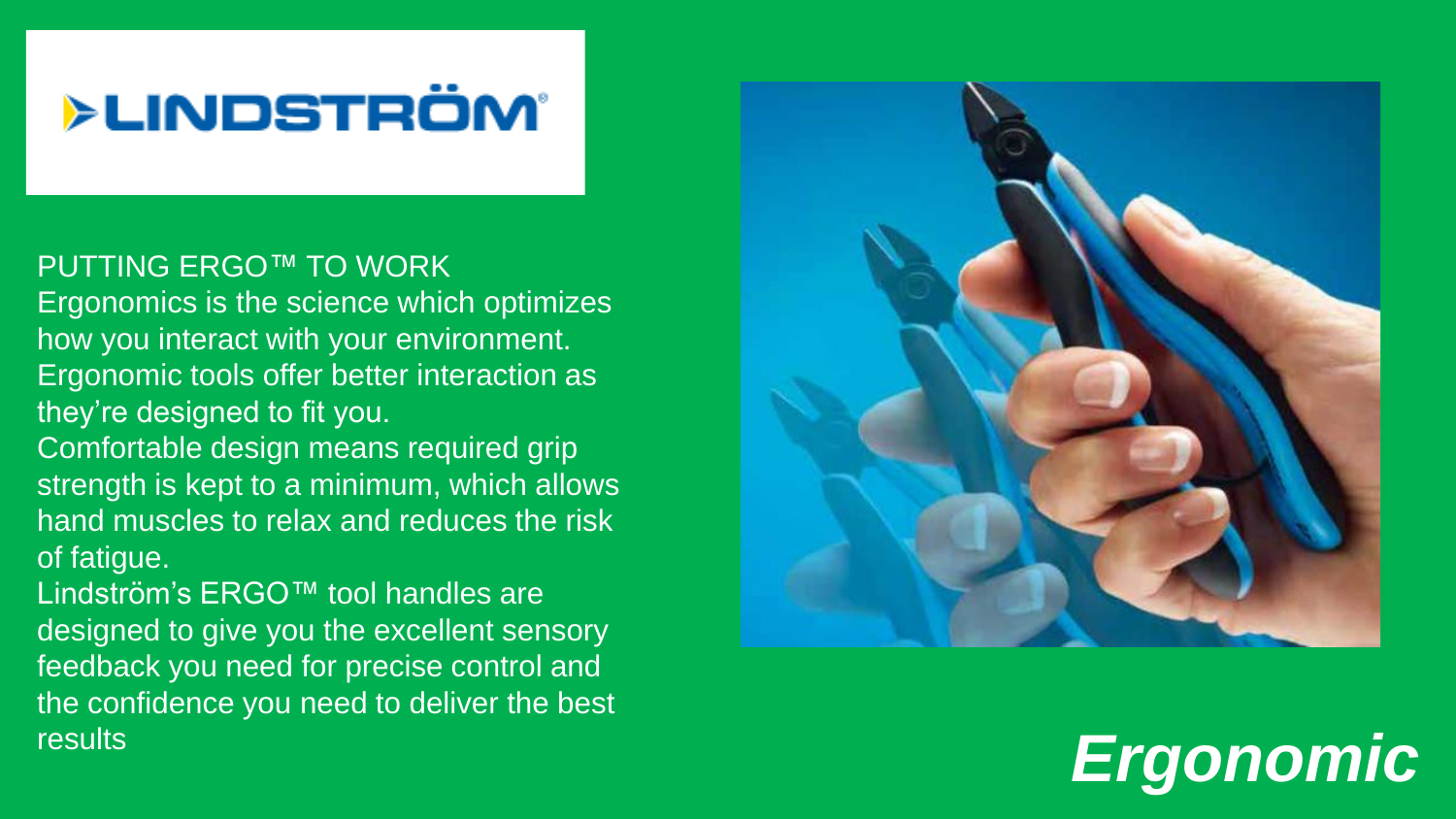

The Easy-Lift Series features workstations that are height-adjustable at any time. These stations are essential for multi-shift facilities where several employees may be using the same station. Our Electric Stations provide effortless height adjustment with a push button, while our smooth hand-crank with a push button and a memory setting. Our Hand-Crank Adjustable Tables has a smooth crank mechanism for precise worksurface positioning.